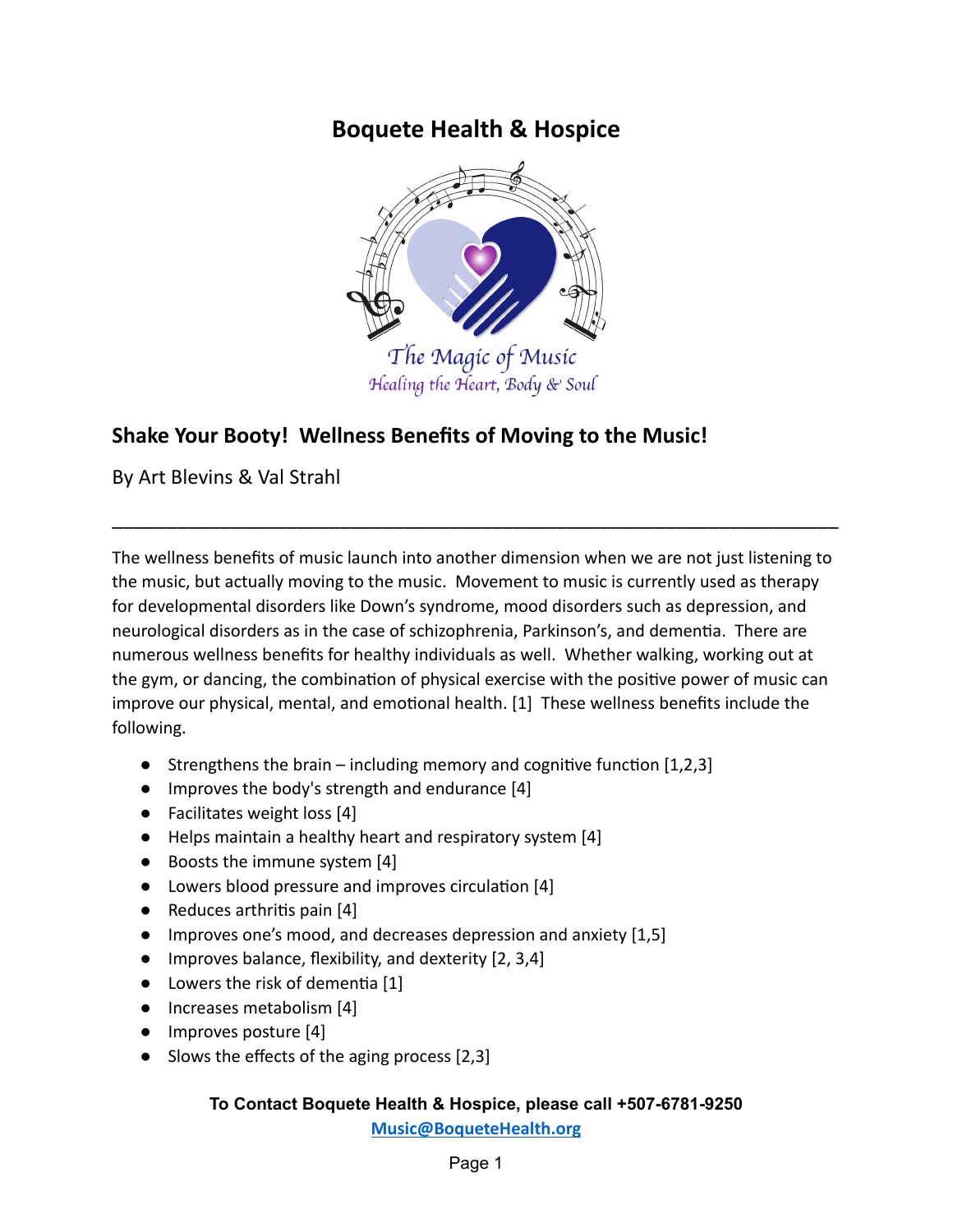● Increases sex drive [4]

Also, with dancing, the social connections help to make you feel happy, due to the endorphins that are being produced when you interact with like-minded people — laughing, chatting, and enjoying time together. Plus, it's just plain fun!

### **Just Do It!**

You, too, can realize these wellness benefits. But in order to do so, it's not enough simply to read about these things, you actually have to do them. In this respect, it's a lot like the wellness benefits of diet or exercise. We can't reap the benefits by sitting on the couch reading or thinking about it. We actually have to get off the couch and do something.

Some people think "I can't move along with music. I don't have rhythm." If you say this to yourself, you are simply mistaken. You naturally have rhythm – it's what your body is – from your heartbeat to breathing to walking and a myriad of other bodily functions. Your very being is movement and rhythm. And by timing our movements to music, we are simply fine tuning this natural rhythm that we already have.

How can you start doing it yourself? Add music to your favorite workout: walking, jogging, biking, working out at the gym, etc. While walking, time your steps with the music  $-$  pick music that is around 100 steps (beats) per minute to reap the highest benefits. [6] With any exercise, pick music that is energetic and motivating for you. Music distracts people from pain and fatigue, elevates mood, increases endurance, reduces perceived effort and promotes metabolic efficiency. When listening to music, people run farther, bike longer and swim faster than usual—often without realizing it. In a 2012 review of the research, Costas Karageorghis of Brunel University in London, one of the world's leading experts on the psychology of exercise music, wrote that music is "a type of legal performance-enhancing drug." And this is backed up by "USA Track & Field", the national governing body for distance racing, which has banned athletes from using portable music players in order "to ensure safety and to prevent runners from having a competitive edge."  $[7]$ 

Looking for something that's more fun than your usual exercise routine? Why not try dancing? Of course you can turn on the music wherever you are to simultaneously enjoy life and improve your health and wellness. Check out the playlists below if you want to shake your booty in the privacy of your own home. And for a little added motivation, check out this delightful video!

### Playlists for Dancing

- [Motown Workout Mix](https://www.youtube.com/watch?v=JHUqpit4v6k)
- Pop Latino Mix
- [50's Dance Music Hits Playlist Greatest 1950's Dance Songs](https://www.youtube.com/playlist?list=PLGBuKfnErZlBu0CMNZUBcww_EB1g2Vj5Z)
- [60's Dance Hits](https://www.youtube.com/watch?v=Qq7iaXgaQg8)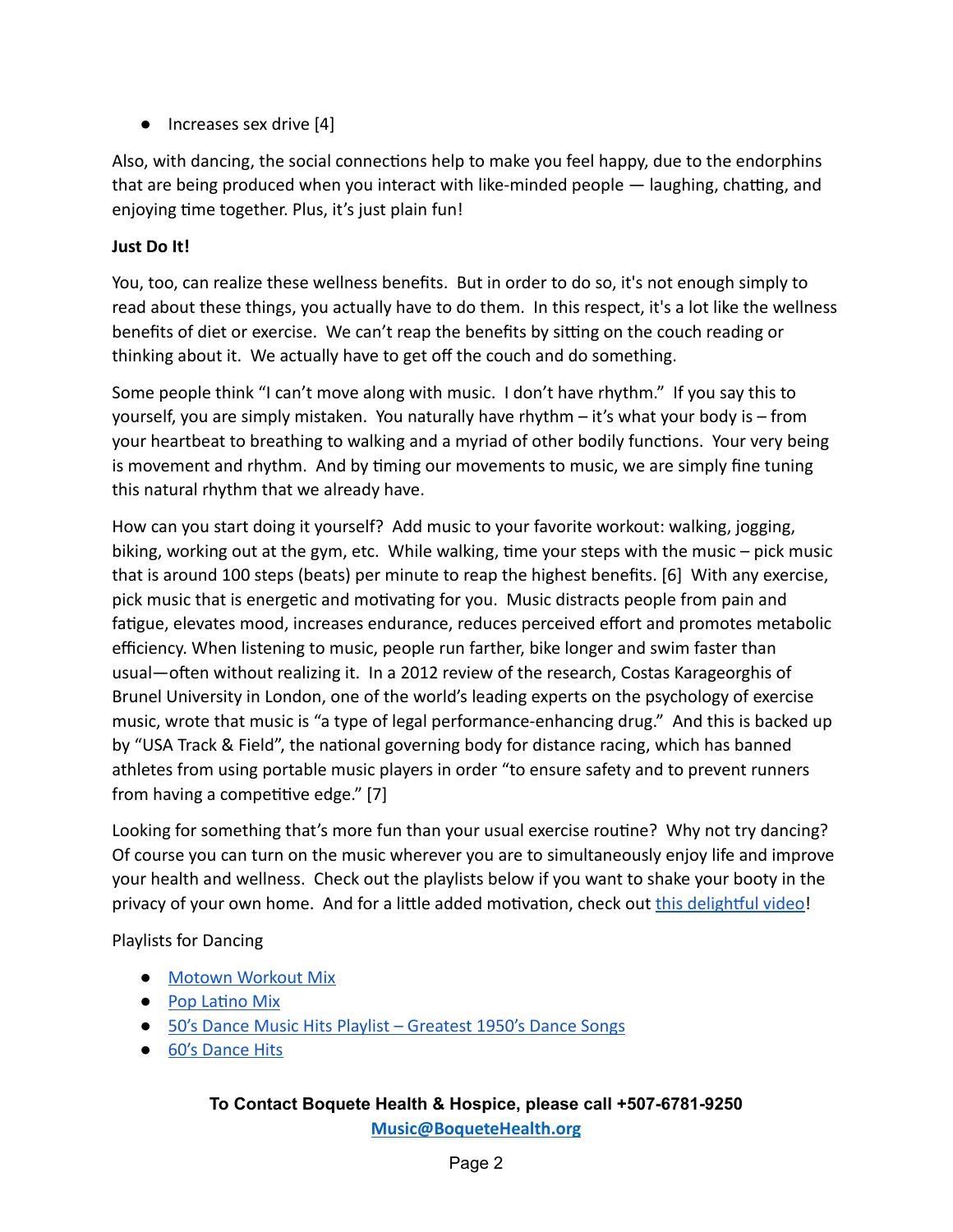- [Best of 70's Disco](https://www.youtube.com/watch?v=LUGga_VPeTo&t=428s)
- [80's Party Music](https://www.youtube.com/watch?v=FG1NrQYXjLU&list=PLcc1n6c7DMMcvSGi2PBL1AgOK8obl2BVz)
- Ecstatic Dance Music World
- [Shuffle Dancing](https://www.youtube.com/watch?v=z3NSSOJaBwI&list=PL64-E2h6zEyQDmMLVYY5iQpg7NXti25RM)

#### **Dancing in Boquete**

For those interested in more than they can get at home, what follows is a list of dance opportunities currently available right here in Boquete.

- Belly Dance Class Saroya Kendrick
	- o What is it? Belly dancing, beginners welcome
	- o Time & Place: Thursdays at 3pm at Stone Cabins (Next to Casa Vieja)
	- o Cost: \$5
	- o Contact Info:
		- Phone/WhatsApp: 6461-1871
		- Email: Saroya Atlanta@yahoo.com
	- o Websites:
		- https://www.facebook.com/bellydanceboquete
		- https://www.saroyadance.com/
- Line Dancing with Latin Style Music Paul Cordero
	- o What is it? Line dancing, mostly beginner and beginner plus
	- o Time & Place: 3:30pm Mondays at Stone Cabins (Next to Casa Vieja); 4pm Fridays at Mesa Azul
	- o Cost: \$5
	- o Contact Info:
		- Phone/WhatsApp 6440-4000
		- Email: dr.pc@instruction.com
- Zumba & Mat Pilates Gina Wong
	- o What is it? 45 min Zumba, 30 min mat pilates, plus a snack after class
	- o Time & Place: Saturday Aug 14 9-10:30am at Hotel Ladera
	- o Cost: \$10
	- o Contact Info:
		- Phone/WhatsApp 6437-0565

If you like more informal dancing, there are other opportunities to shake your booty to the music of local Boquete bands: Hashtag, Monkey Nerve, Café Con Leche, Still Kickin', Three Days Rain, Power Trius, Manex Trio, Adhi & Dario, Tim Connelly, Scott McConachie, Area51, and

**To Contact Boquete Health & Hospice, please call +507-6781-9250**

**[Music@BoqueteHealth.org](mailto:Music@boquetehospice.org)**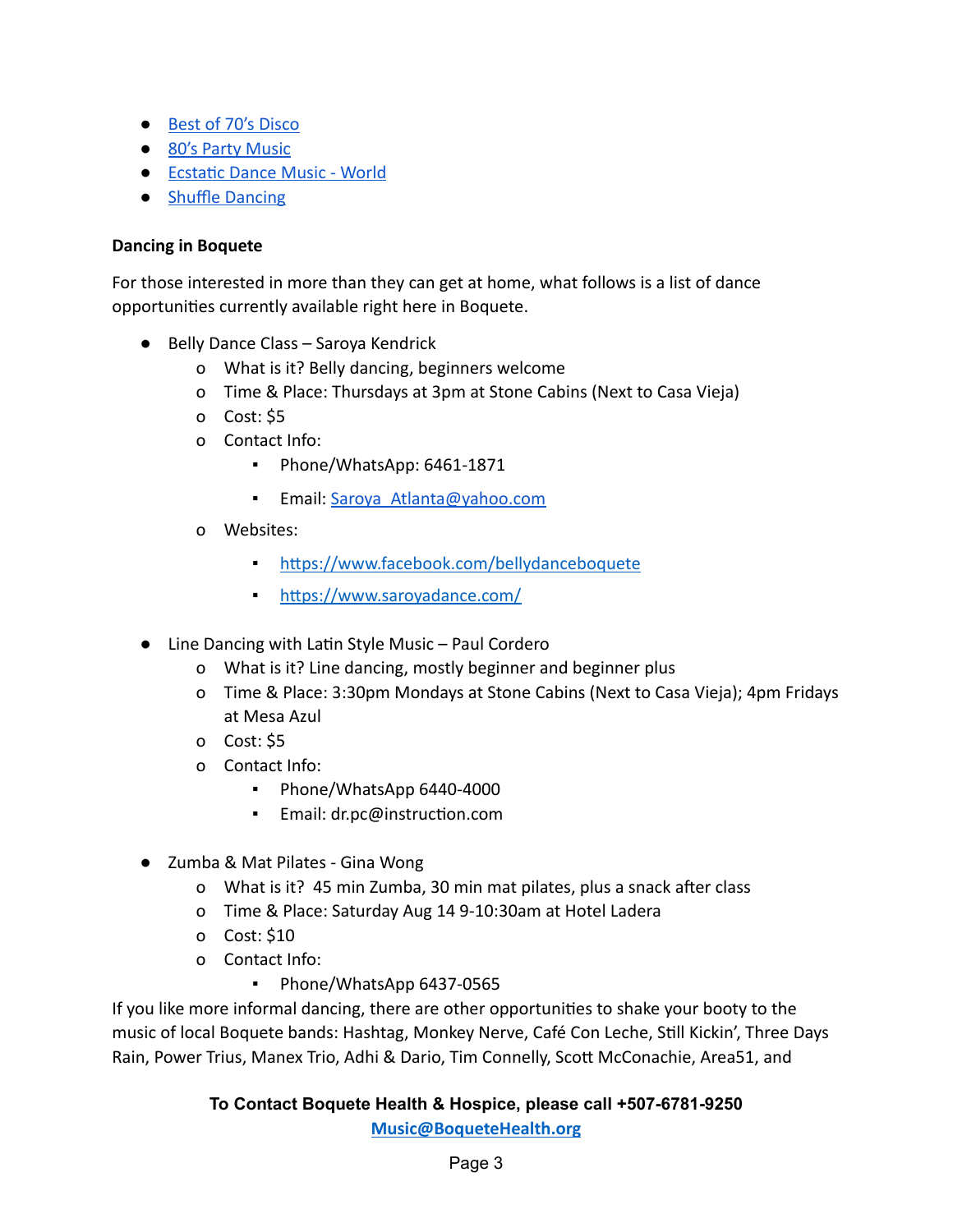others. Also, be sure to check out local DJ Mike Webber! If he can't make you get up and boogie, you might need a defibrillator! Check local listings such as the "Boquete Music Calendar" group on Facebook for specific times and dates.

Note: Boquete Health & Hospice encourages everyone in public to abide by mask and social distancing guidelines to help prevent the spread of COVID-19.

### **Backing It Up With Science**

Need the proof before you gain the confidence to actually do it? Read on. What follows are more details from the scientific research regarding the benefits of music and movement that are listed earlier in this article.

### **I. Research on Exercising with Music**

Listening to music while you walk:

- Walking speed is a reflection of health and fitness and is a good predictor of how well and how long you may live. [8]
- Although your walking ability can change with age, you can take steps to avoid or minimize mobility problems. [8]
- Research shows that walking to a steady beat or music helps improve walking speed, stride length, walk rhythm and symmetry. [8]
- $\bullet$  Music helps motivate you. It causes the brain to release dopamine, a brain chemical that assists in regulating motivation and goal-oriented behavior. [9]
- $\bullet$  Choose music you like with a distinct and steady rhythm, making sure the volume still allows you to hear traffic and other noise around you. [8]

Music will also transform and improve your running. According to a study by Dr. Coastas Karageoghis, in his book "Inside Sports Psychology", listening to music while you run can positively affect your performance by 15%. Not only is music good to listen to, in which to distract yourself from getting bored during a long, hard, intensive workout but it also helps to improve your mood. Therefore, if you are in a good state of mind when you are working out you will be less likely to cave into the voice within your head telling you to give up. Numerous studies suggest that the repetitive beat while you run synchronizes brain waves in ways that help you move to the music. [10]

Regarding other exercises, such as working out at the gym, music can promote peak performance and contribute to a satisfying workout. [10] Two of the most important qualities of workout music are tempo—or speed—and what psychologists call rhythm response, which is more or less how much a song makes you want to boogie. [7]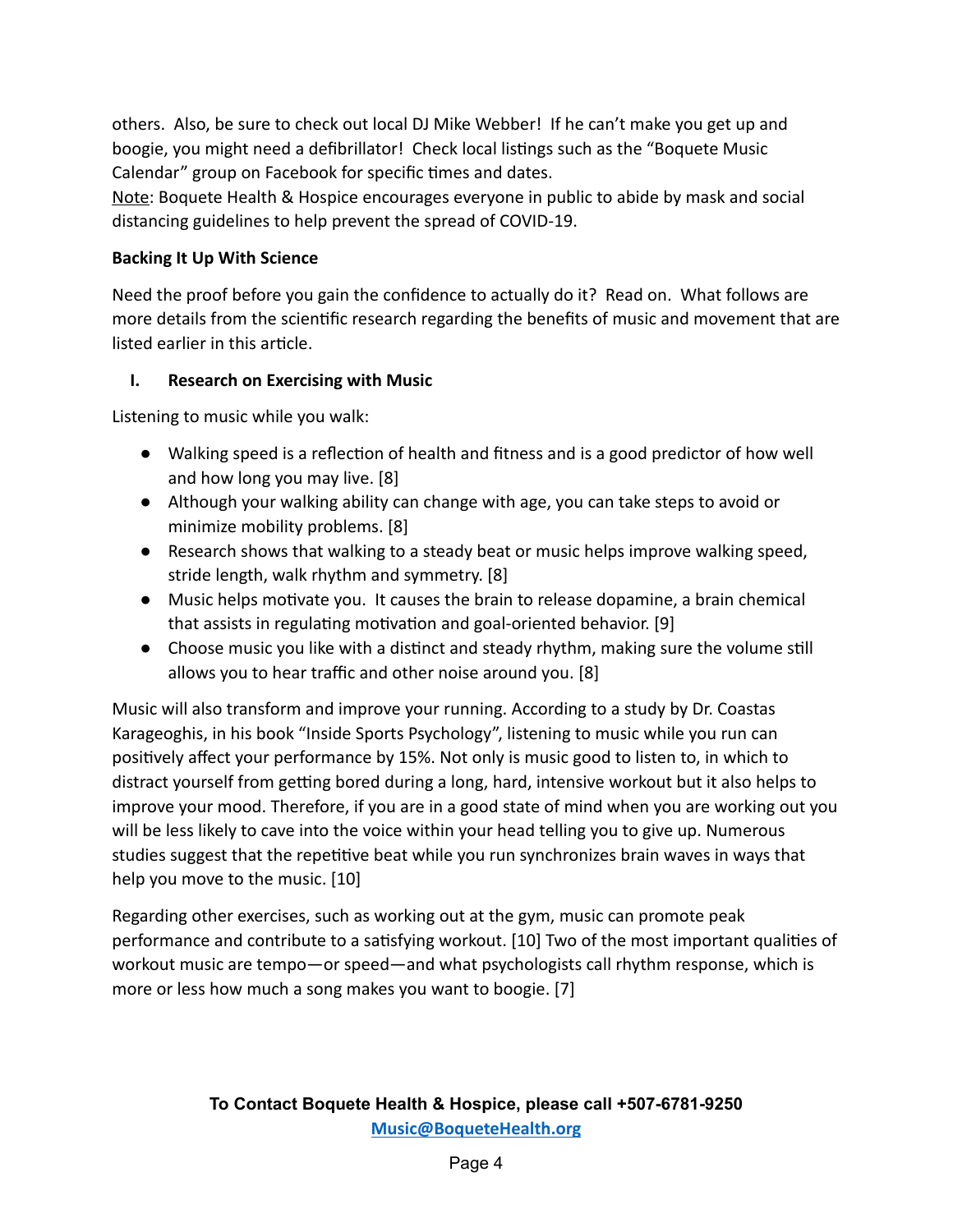### **II. Research on Dancing to the Music**

From the Harvard report "Music and Health": Falling is a serious medical problem, particularly for people over 65; in fact, one of every three senior citizens suffers at least one fall during the course of a year. Can music help? A 2011 study says it can. The subjects were 134 men and women 65 and older who were at risk of falling but who were free of major neurologic and orthopedic problems that would limit walking. Half the volunteers were randomly assigned to a program that trained them to walk and perform various movements in time to music, while the other people continued their usual activities. At the end of six months, the "dancers" exhibited better gait and balance than their peers  $-$  and they also experienced 54% fewer falls. Similar programs of movement to music appear to improve the mobility of patients with Parkinson's disease. [11]

### **Dancing Gets Your Brain and Body Involved**

Some workouts, like running on a treadmill or spinning, you can do and completely turn your brain off. When you exercise in ways that disengage your brain from actively participating, you're getting the physical benefits of increased blood flow and oxygen to the brain and the release of feel-good, stress-reducing neurochemicals, but you're losing out on cognitive gains. Studies using PET imaging have idenfied regions of the brain that contribute to dance learning and performance. These regions include the motor cortex, somatosensory cortex, basal ganglia, and cerebellum. [1]

### **Dancing Activates the Brain's Reward Center**

Dancing combines the therapeutic power of music with physical activity. As with any cardio-based workout, dancing causes the release of feel-good neurochemicals, endorphins. When you combine dance and music, you get the added bonus of activating the primal reward centers in the brain. One study concluded that dance constitutes a "pleasure double play" in your brain. Music stimulates the brain's reward centers, while dance activates its sensory and motor circuits. [1] In a study conducted at the University of Derby, the psychologists worked with people who were suffering from depression. These people received salsa lessons for a period of nine weeks. The improvements began to be appreciated after four weeks and, after finishing the course, the participants said they had fewer negative thoughts, better concentration and a greater sense of peace and tranquility. [5] Not only does dancing stimulate the reward circuit in your brain, but it also activates the hippocampus. The hippocampus is the part of the brain primarily responsible for emotions and memory. Whenever you dance, it can subconsciously remind you of good feelings at other times when doing it, like at your wedding or just having a good time with friends.  $[1]$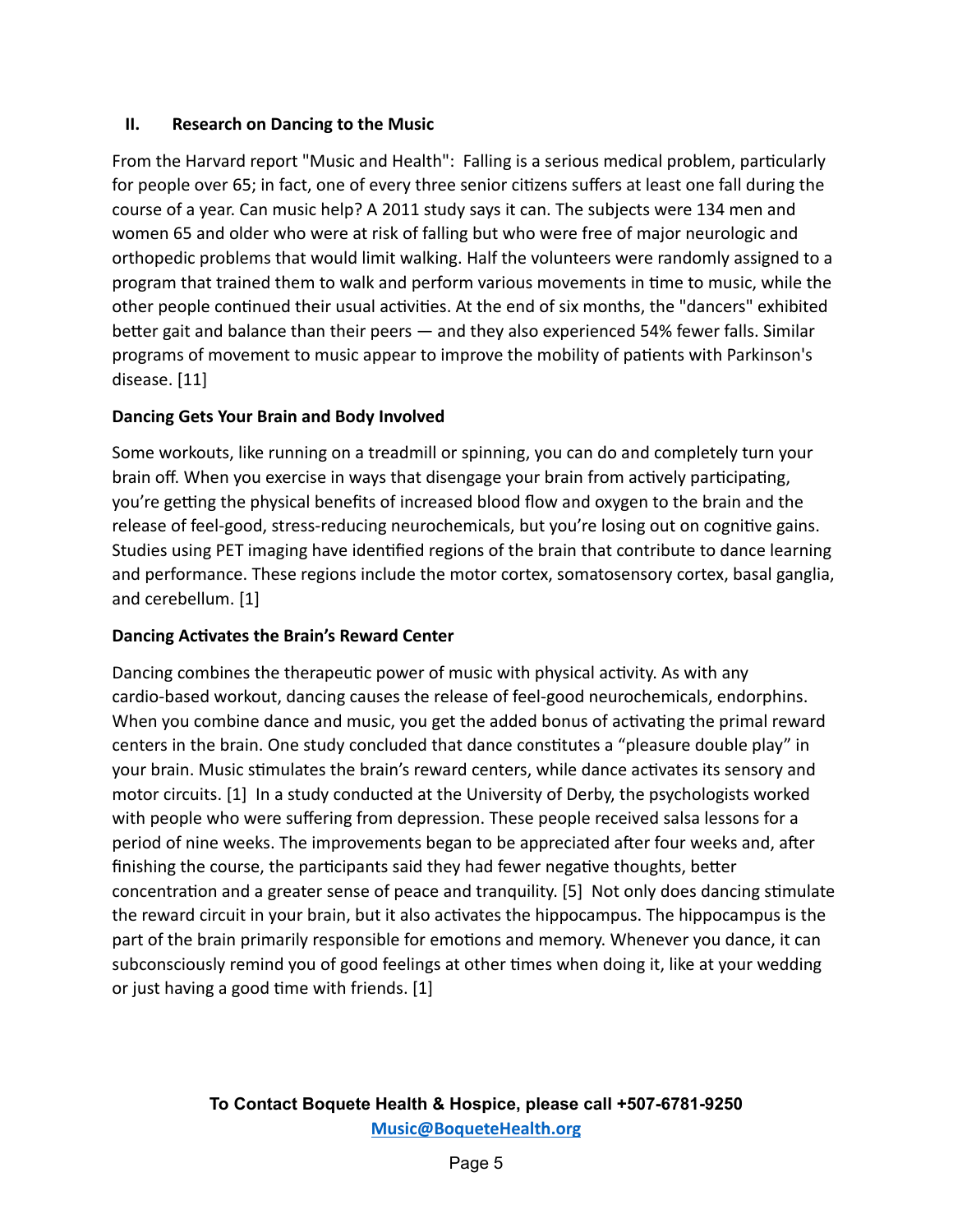### **Dance Lowers Dementia Risk**

Keeping the hippocampus engaged is key for preventing cognitive decline and dementia. One study found that when people between the ages of 63 and 80 were taught dance moves, it had a lasting effect on their brain's neuroplasticity  $-$  the formation of new neural connections. Another study investigated the effect various leisure activities had on the risk of dementia in the elderly. The researchers looked at the effects of 11 different kinds of physical activity, including cycling, golf, swimming, and tennis. Of all the activities studied, only dance lowered participants' risk of dementia. According to the researchers, dancing uniquely combines stimulation from physical and mental effort as well as social interaction.  $[1]$ 

#### **Dancing Decreases Depression and Anxiety**

Because dance is both a physical and emotional release, it's ideal for people experiencing stress, depression, and anxiety. Studies show that dance, in particular, can decrease anxiety and boost mood more than other physical outlets. One study involving teenagers with depression, anxiety, and stress found that those who attended dance classes two days per week showed significant improvement in their psychosomatic symptoms and self-reported that they felt happier. Other research found that when people with depression participated in salsa dancing, they had fewer negative thoughts, better concentration, and an improved sense of tranquility. [1,5]

### **Dancing Reverses the Signs of Aging in the Brain**

As we grow older we suffer a decline in mental and physical fitness, which can be made worse by conditions like Alzheimer's disease. A study, published in the open-access journal Frontiers in Human Neuroscience, shows that older people who routinely partake in physical exercise can reverse the signs of aging in the brain, and dancing has the most profound effect. "Exercise has the beneficial effect of slowing down or even counteracting age-related decline in mental and physical capacity," says Dr Kathrin Rehfeld, lead author of the study, based at the German center for Neurodegenerative Diseases, Magdeburg, Germany. "In this study, we show that two different types of physical exercise (dancing and endurance training) both increase the area of the brain that declines with age. In comparison, it was only dancing that led to noticeable behavioral changes in terms of improved balance." Elderly volunteers, with an average age of 68, were recruited to the study and assigned either an eighteen-month weekly course of learning dance routines, or endurance and flexibility training. Both groups showed an increase in the hippocampus region of the brain. This is important because this area can be prone to age-related decline and is affected by diseases like Alzheimer's. It also plays a key role in memory and learning, as well as keeping one's balance. [3]

While previous research has shown that physical exercise can combat age-related brain decline, it was not known if one type of exercise could be better than another. To assess this, the exercise routines given to the volunteers differed. The traditional fitness training program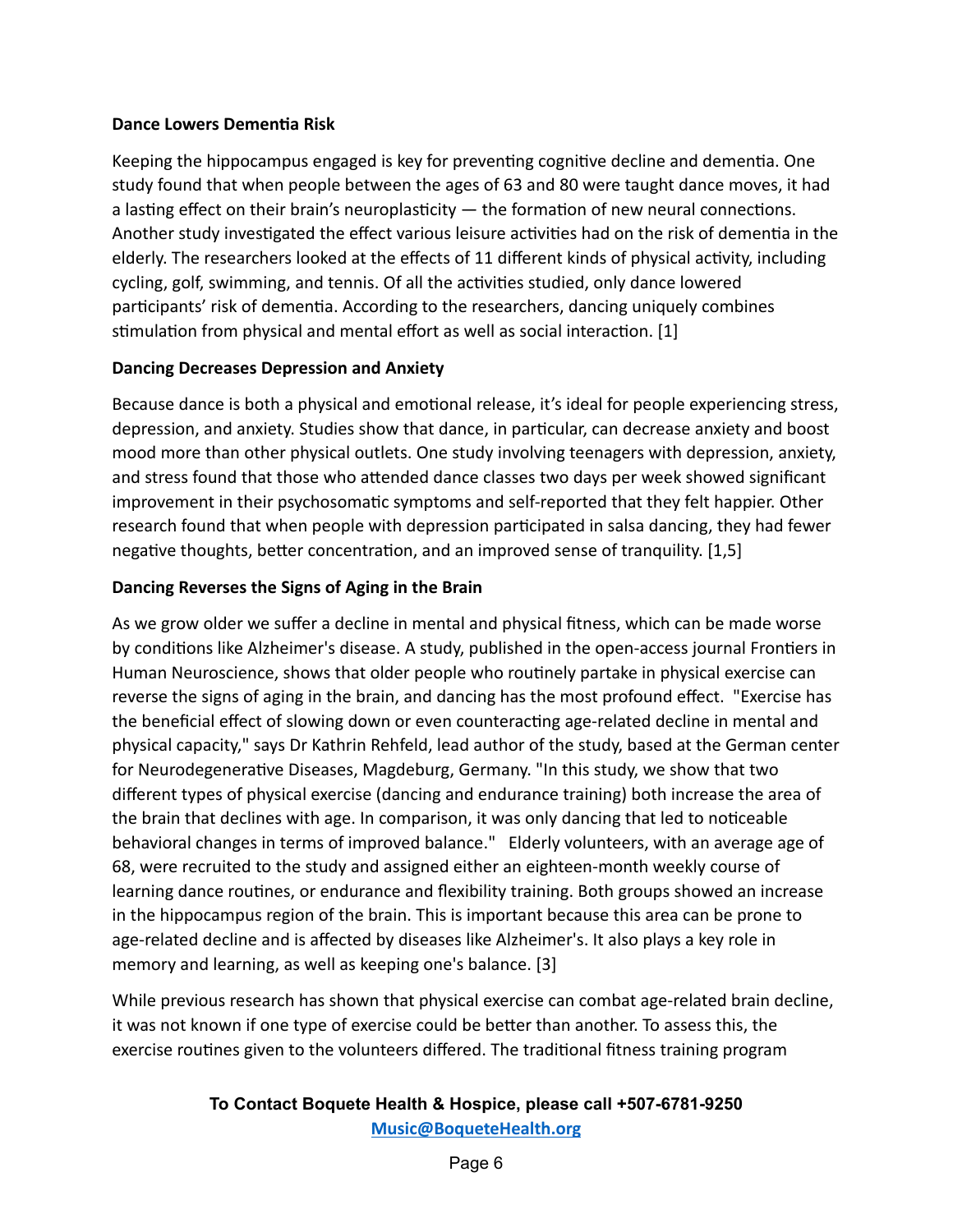conducted mainly repetitive exercises, such as cycling or Nordic walking, but the dance group were challenged with something new each week. Dr Rehfeld explains, "We tried to provide our seniors in the dance group with constantly changing dance routines of different genres (Jazz, Square, Latin-American and Line Dance). Steps, arm-patterns, formations, speed and rhythms were changed every second week to keep them in a constant learning process. The most challenging aspect for them was to recall the routines under the pressure of time and without any cues from the instructor." These extra challenges are thought to account for the noticeable difference in balance displayed by those participants in the dancing group.  $[2, 3]$ 

### **Dancing Can Help One Feel Happier, Live Longer and Look Younger**

Various research suggests that dancing is the key to living longer and making yourself look younger. The research even claims that it is more effective than spending hours in the gym doing resistance exercises. What is the link between longevity and dance? As you age, your physical health declines and there are increasing limitations in your ability to participate in activities with high resistance levels or that require a lot of physical movement. The pain in the muscles and bones becomes more present as you age and while it is an inevitable process, the dance is capable of delaying it or at least reducing it. It's no secret that dancing can be therapeutic, which is why it's commonly used as a stress reliever. The upshot of this is that people who dance for a living are not only less stressed, but happier. Researchers from the Swedish Health Sciences Center found that dancing exponentially increases feelings of euphoria after analyzing the effects that dance had on the mental health of more than 100 participating women. There is no better way to stay young than by being stress free. [2]

When we dance our brain releases endorphins, hormones which can trigger neurotransmitters that create a feeling of comfort, relaxation, fun and power. Music and dance not only activate the sensory and motor circuits of our brain, but also the pleasure centers. Neuroscientists at Columbia University say that when we move in tune with the rhythm, the positive effects of music are amplified. Therefore, a little secret to make the most of the music is to synchronize our movements with the beat, so we will be doubling the pleasure. However, the magic of dancing cannot simply be reduced to brain chemistry. Dancing is also a social activity that allows us to connect with others, share experiences and meet new people, which has a very positive effect on our mental health. [5]

### **Conclusion**

Listening to music has many wellness benefits. However, when we start to actively participate by moving our bodies with the music, the wellness benefits expand substantially. We hope you find the enthusiasm and confidence to jump in and try it for yourself! Get up, get energized, celebrate the moment and move to the music! And in the process improve your mental, physical and emotional well-being!